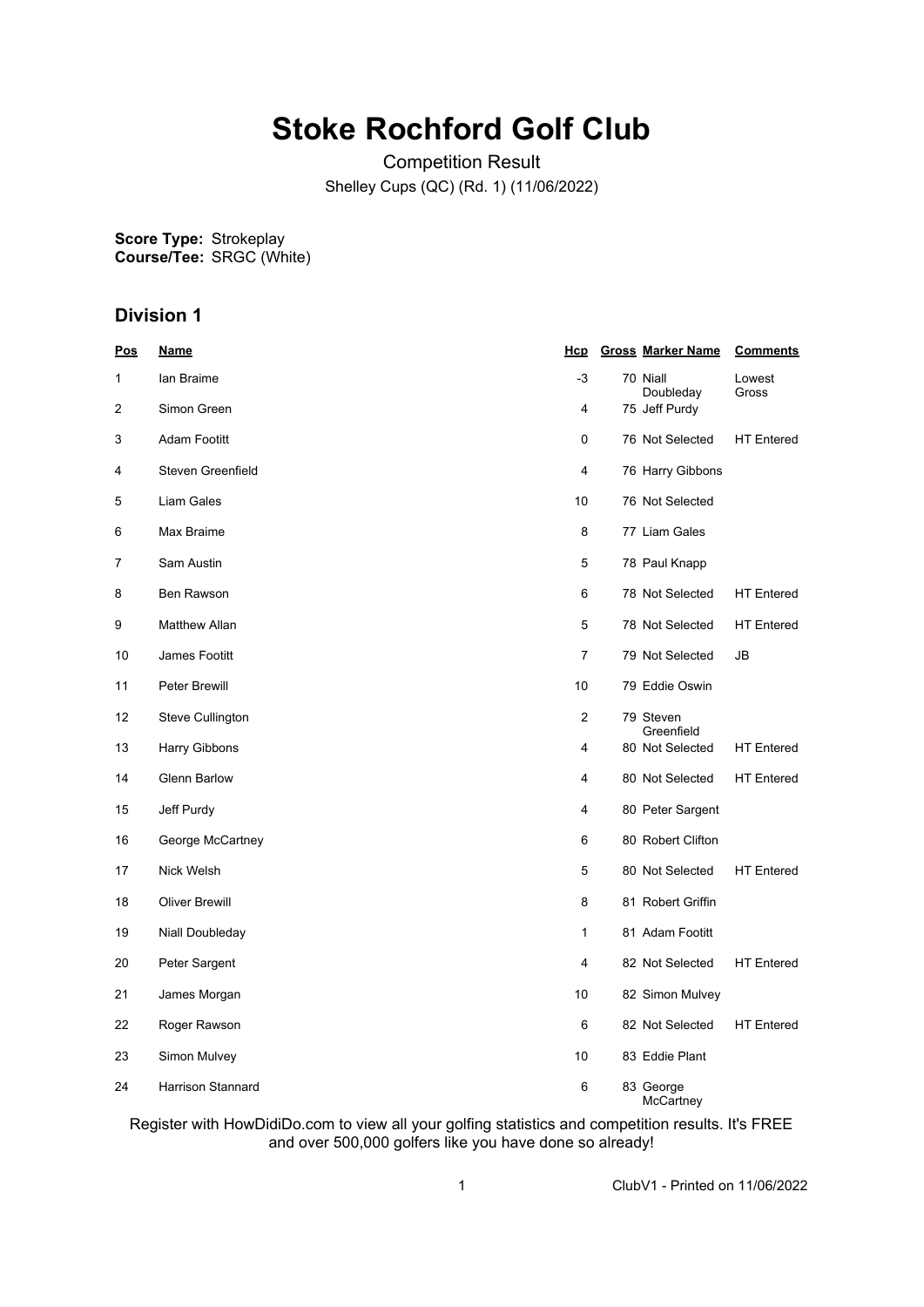**Score Type: Course/Tee:** Strokeplay SRGC (White)

## **Division 1**

| Pos | <u>Name</u>              | Hcp | <b>Gross Marker Name</b>     | <b>Comments</b>   |
|-----|--------------------------|-----|------------------------------|-------------------|
| 25  | <b>Thomas Greenfield</b> | 9   | 83 Keith Helstrip            |                   |
| 26  | Paul Knapp               | 5   | 83 Not Selected              |                   |
| 27  | Don Pennycook            | 8   | 84 Oliver Brewill            |                   |
| 28  | Robert Gibbons           | 9   | 84 William Yarham            |                   |
| 29  | Neil Tee-Boon            | 9   | 84 Thomas<br>Greenfield      |                   |
| 30  | David Simpson            | 7   | 84 Not Selected              | <b>HT</b> Entered |
| 31  | lan Thomas               | 12  | 84 Nigel Roberts             |                   |
| 32  | Robert Griffin           | 8   | 84 Don                       |                   |
| 33  | Nigel Illingworth        | 5   | Pennycook<br>85 Not Selected | <b>HT</b> Entered |
| 34  | Martin Harvey            | 7   | 85 Not Selected              |                   |
| 35  | Mark Hunsley             | 9   | 85 Robert                    |                   |
| 36  | David Bostock            | 15  | Gibbons<br>87 Graeme North   |                   |
| 37  | Robert Holland           | 14  | 88 Jack Gurney               |                   |
| 38  | <b>Nigel Roberts</b>     | 12  | 88 Stephen<br>McEwan         |                   |
| 39  | Stephen McEwan           | 12  | 88 Ian Thomas                |                   |
| 40  | Eddie Plant              | 10  | 88 Not Selected              | <b>HT</b> Entered |
| 41  | Keith Helstrip           | 8   | 89 Not Selected              |                   |
| 42  | Carl Manton              | 13  | 89 James Bates               |                   |
| 43  | <b>Robert Clifton</b>    | 6   | 89 Not Selected              | <b>HT</b> Entered |
| 44  | Eddie Oswin              | 11  | 89 Brian Ayto                |                   |
| 45  | Tom Rawson               | 10  | 91 Not Selected              | <b>HT</b> Entered |
| 46  | Graeme North             | 15  | 93 Phil White                |                   |
| 47  | James Bates              | 14  | 94 Not Selected              | <b>HT</b> Entered |
| 48  | Jake Gibbons             | 15  | 95 Robert Holland            |                   |
| 49  | <b>Malcolm Williams</b>  | 19  | 96 Not Selected              |                   |
| 50  | <b>Brian White</b>       | 14  | 96 Not Selected              | <b>HT</b> Entered |
| 51  | Jack Railton             | 22  | 96 Brian Hales               |                   |

Register with HowDidiDo.com to view all your golfing statistics and competition results. It's FREE and over 500,000 golfers like you have done so already!